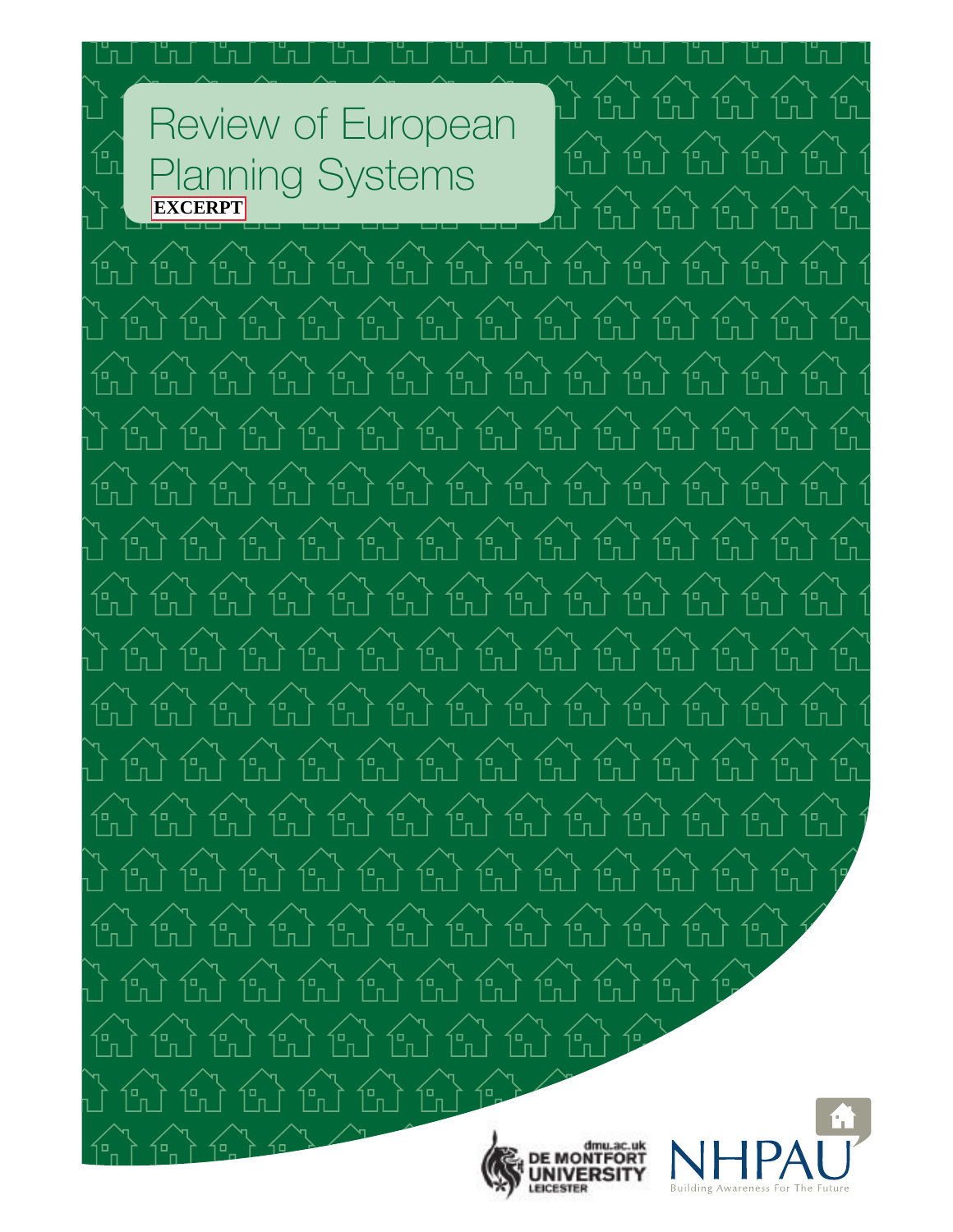## Review of European Planning Systems

Professor Michael Oxley, Centre for Comparative Housing Research, De Montfort University/OTB Research Institute, Delft University of Technology

Dr Tim Brown, Centre for Comparative Housing Research, De Montfort University

Professor Vincent Nadin, Dr Lei Qu, Lidewij Tummers, Ana María Fernández-Maldonado, Department of Urbanism, Faculty of Architecture, Delft University of Technology.

December 2009



Centre for Comparative Housing Research Leicester Business School De Montfort University The Gateway Leicester LE1 9BH

Tel: 0116 257 7434 Email: moxley@dmu.ac.uk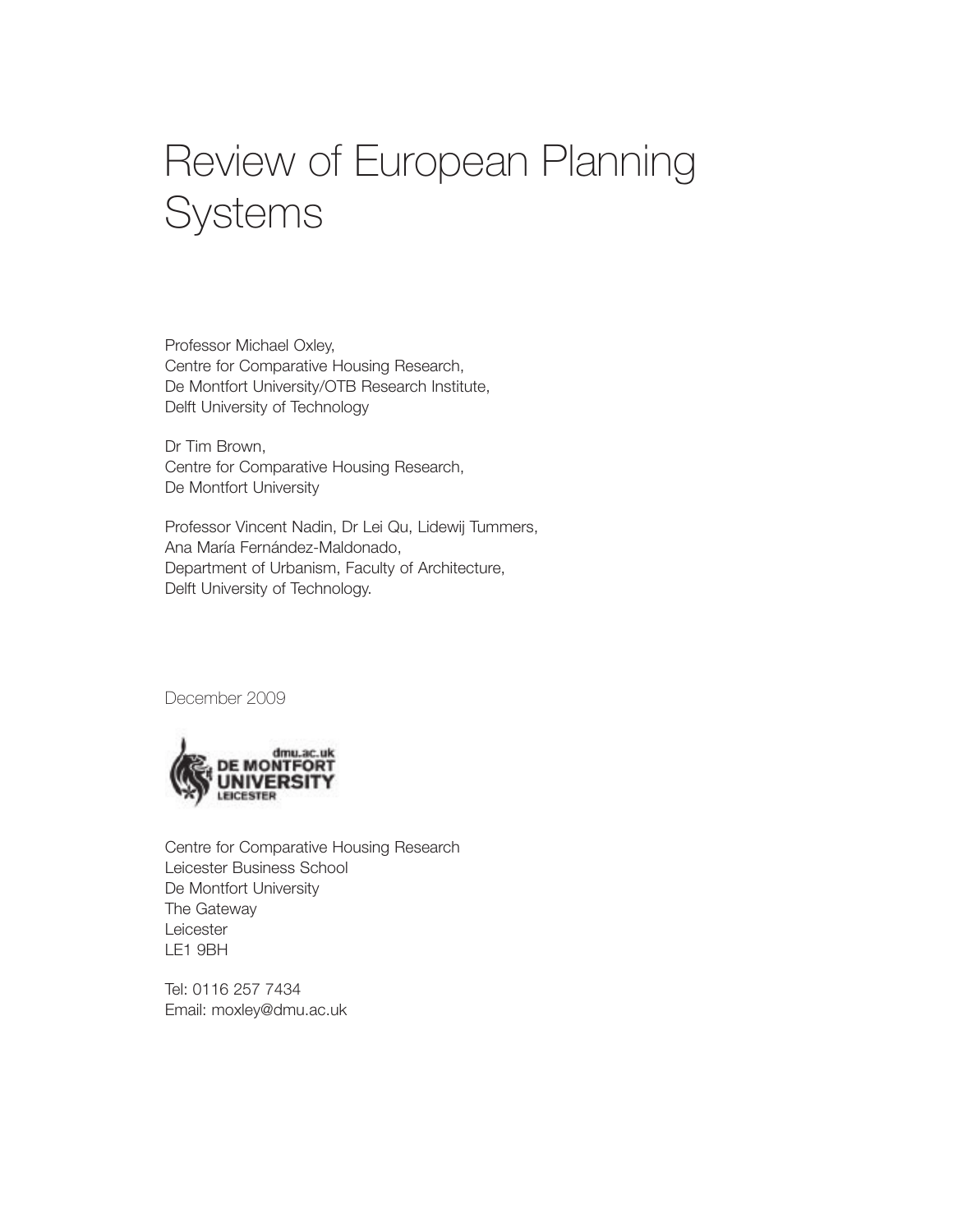## Acronyms and Abbreviations

| <b>AHI</b>    | Ireland | Affordable Housing Initiative                                                      |
|---------------|---------|------------------------------------------------------------------------------------|
| AHP           | Ireland | Affordable Homes Partnership                                                       |
| <b>APCE</b>   | Spain   | Association of Developers and Builders                                             |
| <b>ATLAS</b>  | England | Planning Advisory Service Team for Large Applications                              |
| <b>BauGB</b>  | Germany | Baugesetzbuch<br>Federal building code                                             |
| <b>BauNVO</b> | Germany | Baunutzungsverordnung<br>land use ordinance                                        |
| <b>CIL</b>    | England | Community Infrastructure Levies                                                    |
| <b>DDE</b>    | France  | Direction Departementale D'equipement<br>State planning office at 'regional' level |
| <b>DoEHLG</b> | Ireland | Department of the Environment, Heritage and Local Government                       |
| <b>ESIOP</b>  | Ireland | Economic and Social Infrastructure Operational Programme                           |
| EU            |         | European Union                                                                     |
| <b>GDP</b>    |         | <b>Gross Domestic Product</b>                                                      |
| <b>GFCF</b>   |         | Gross Fixed Capital Formation                                                      |
| <b>HLM</b>    | France  | habitation à loyer modéré<br>social housing associations                           |
| <b>IDCDC</b>  | Ireland | Inter-Departmental Committee on Development Contributions                          |
| LBO           | Germany | Landesbauordnung(en)<br>State building regulations                                 |
| <b>LDV</b>    | England | Local Delivery Vehicle                                                             |
| LEG           | Germany | Landesentwicklungsgesellschaft<br>State development company                        |
| LTV           |         | Loan-to-Value                                                                      |
| <b>NDP</b>    | Ireland | National Development Plan                                                          |
| <b>NHPAU</b>  | England | National Housing and Planning Advice Unit                                          |
| <b>NSS</b>    | Ireland | National Spatial Strategy                                                          |
| <b>PDU</b>    | France  | Plan Deplacements Urbaines<br>Local mobility plan                                  |
| <b>PLH</b>    | France  | Plan Local de Herbergement<br>Local Housing Plan                                   |
| <b>PLU</b>    | France  | Plan Local d'Urbanisme<br>Local Urban Plan                                         |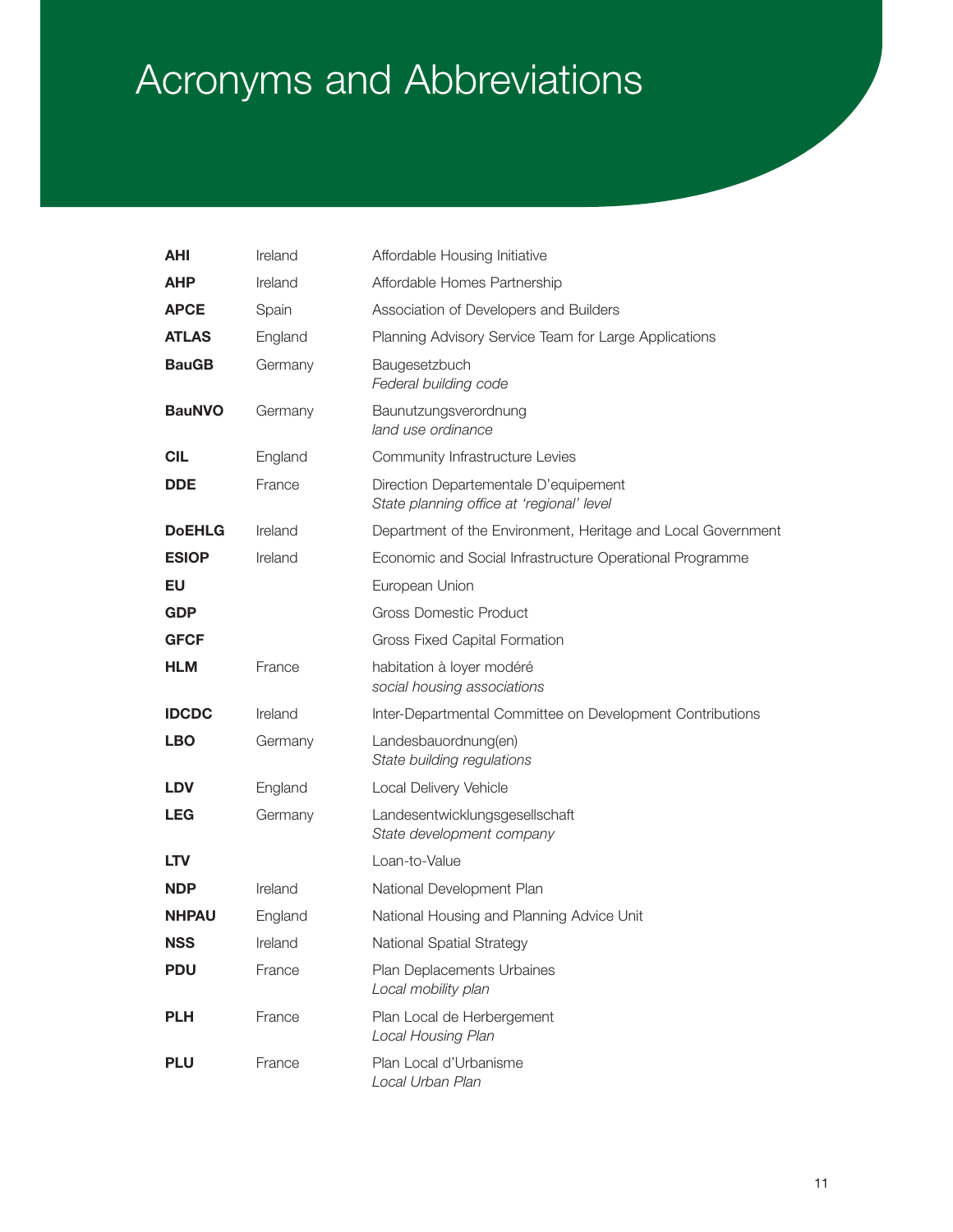| <b>PPS</b>       |                    | <b>Purchasing Power Standards</b>                                                                |
|------------------|--------------------|--------------------------------------------------------------------------------------------------|
| PPS <sub>1</sub> | England            | <b>Planning Policy Statement One</b>                                                             |
| <b>ROG</b>       | Germany            | Raumordnungsgesetz<br>federal spatial planning act                                               |
| <b>SCOT</b>      | France             | Schema de Coherence Territoriale<br>Intercommunity PLU                                           |
| <b>SDZ</b>       | Ireland            | Special Development Zone                                                                         |
| <b>SRU</b>       | France             | la loi relative à la solidarité et au renouvellement urbains<br>Solidarity and Urban Renewal Law |
| UK               |                    | United Kingdom                                                                                   |
| VAT              | England            | Value Added Tax                                                                                  |
| <b>VINEX</b>     | <b>Netherlands</b> | Fourth Policy Document on Spatial Planning Extra                                                 |
| <b>ZAC</b>       | France             | Zone de l'amenagement concerté<br>urban development plan                                         |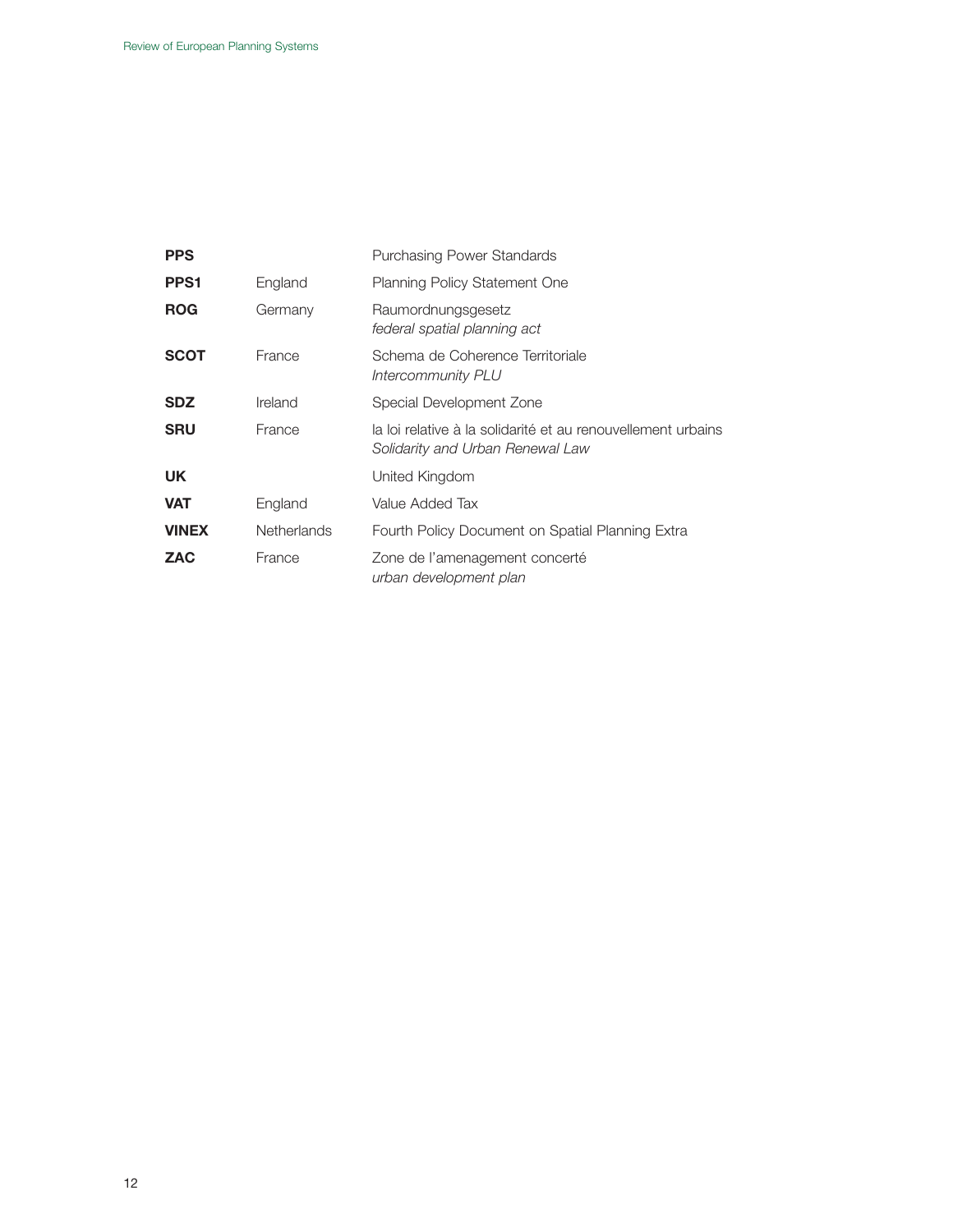## 2. Overview of the planning systems

### Key points

- The flexibility and the discretionary nature of English land use planning contrasts with the certainty provided through legally binding land use plans in other countries.
- In England there are overlapping planning and policy systems involving different aims and processes.
- The degree of negotiation over planning permission in England contrasts with decisions based more strictly on compliance (or lack of compliance) with local plans elsewhere.
- All the countries have a hierarchy of planning powers with policies set at a national level handed down, often via a regional or provincial plan, to be interpreted in detail at a local authority level.
- Proactive policy-driven land assembly and land supply processes in the Netherlands, Germany and France contrast with a more passive and reactive approach in England.
- There is the potential to incentivise higher levels of house building in England especially if the planning system is aligned with a more effective use of local delivery vehicles.

#### Introduction

In this chapter the principal features of land use planning systems in England are set out and then contrasted with systems in the other five countries. There are comments on different types of planning system and different processes as well as the varying degrees of certainty attached to local plans. A contrast is made between planning systems and land supply systems.

No one country is seen as corresponding totally to any ideal type and changes are seen to be in progress that are leading to some convergence of systems, led by competitive pressures and the impact of the European Union (Nadin and Stead, 2008). The distinguishing features of the English system (identified by Nadin and Stead, 2008) include a pragmatic approach to governance, a consistent and firm application of urban containment policy and a formal system with an emphasis on "land use management". Of this system it is argued, "Although formally described as plan-led, there is much negotiation around decisions of any significance and the system offers considerable discretion; decisions on development are made on their merits with no binding zoning instruments" (Nadin and Stead, 2008, p.41).

In each of the countries studied there is a hierarchical relationship with central government at the top setting the overall policy and providing the basic legislation. At the other end are the local authorities or municipalities who have the responsibility for developing the detailed land use plans.

In between these two levels there is a middle tier. This sets guidance and provides some planning principles for the region/province. In Germany, it is additionally rather more than this, as this tier (the individual states or Lander within the federal state) set their own spatial planning legislation (under guidance from central government). In Spain there are two significant layers of government between the central state and the municipalities. These are the autonomous communities who provide planning legislation and the provinces who then provide general spatial frameworks within this legislation. Table 1 provides a brief overview of the various government tiers and responsibilities.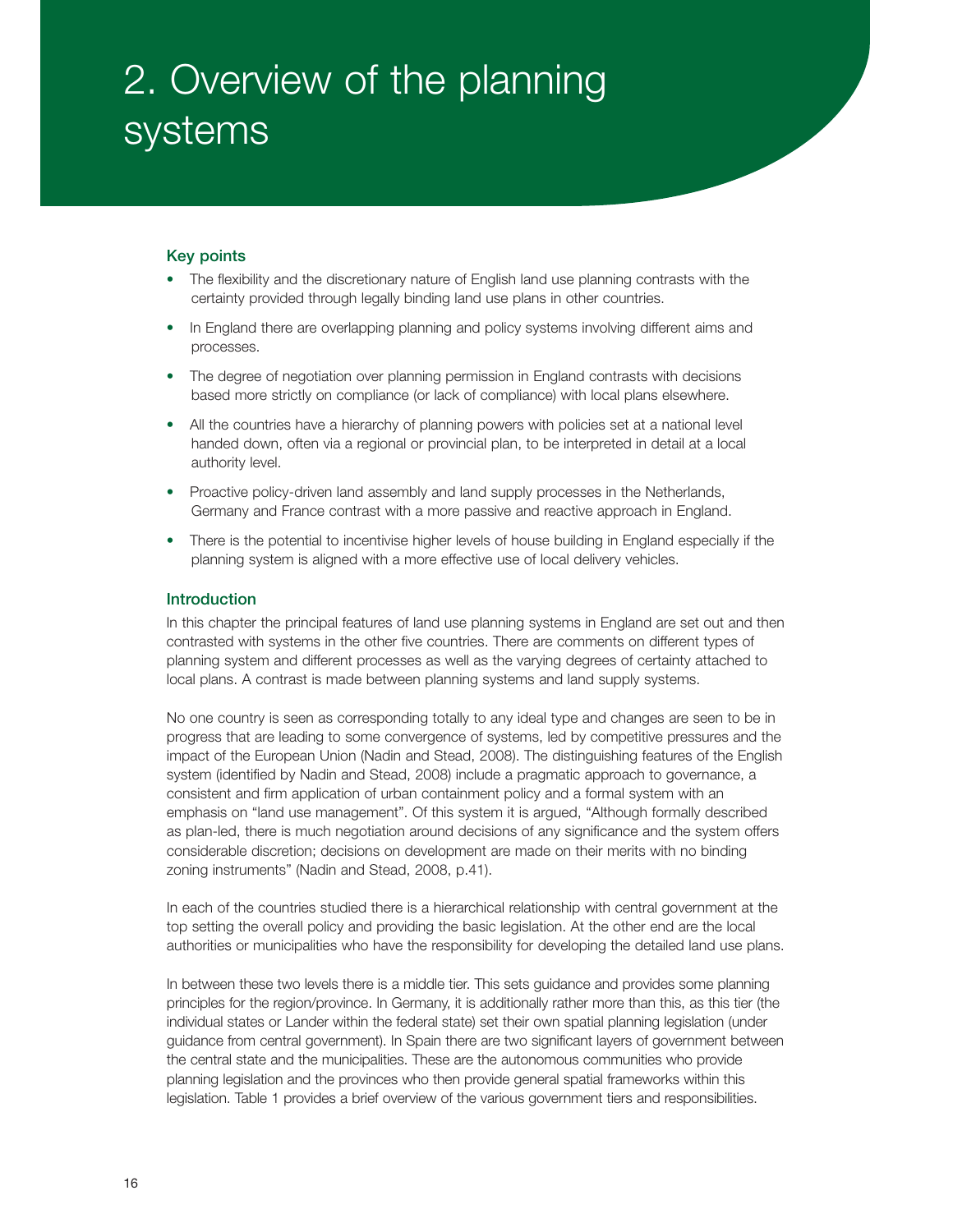# Table 1: Government tiers and<br>planning functions Table 1: Government tiers and planning functions

| Government Tier               |                           | England                                                                                                                                                                       | France                                                                                                                                                   | Germany                                                                                                                                     | Ireland                                                                                                                                     | The Netherlands                                                                                                                                                         | Spain                                                                                                                                                                                               |
|-------------------------------|---------------------------|-------------------------------------------------------------------------------------------------------------------------------------------------------------------------------|----------------------------------------------------------------------------------------------------------------------------------------------------------|---------------------------------------------------------------------------------------------------------------------------------------------|---------------------------------------------------------------------------------------------------------------------------------------------|-------------------------------------------------------------------------------------------------------------------------------------------------------------------------|-----------------------------------------------------------------------------------------------------------------------------------------------------------------------------------------------------|
| Central/Federal<br>government | Plan                      | Set policies and guidance.                                                                                                                                                    | Sets national codes, which<br>provides the basis for local<br>regulation.                                                                                | Guidelines and principles.                                                                                                                  | Sets policies and guidance.<br>Sets National Spatial<br>Strategy.                                                                           | Policies and guidelines.                                                                                                                                                | framework for the planning<br>Provides general<br>system.                                                                                                                                           |
|                               | Function                  | Sets policies that are to be<br>implemented by lowers<br>Coordination between<br>national and regional<br>iers of government.<br>planning.                                    | Sets policies that are to be<br>implemented by lowers<br>Coordination between<br>national and regional<br>tiers of government.<br>planning.              | Sets policies that are to be<br>implemented by lowers<br>Coordination between<br>national and regional<br>tiers of government.<br>planning. | Sets policies that are to be<br>implemented by lowers<br>Coordination between<br>national and regional<br>tiers of government.<br>planning. | Sets policies that are to be<br>implemented by lowers<br>Coordination between<br>national and regional<br>tiers of government.<br>planning.                             | Sets policies that are to be<br>implemented by lowers<br>tiers of government.                                                                                                                       |
| Autonomous communities        | Plan                      |                                                                                                                                                                               |                                                                                                                                                          |                                                                                                                                             |                                                                                                                                             |                                                                                                                                                                         | Provides policies and<br>guidelines                                                                                                                                                                 |
|                               | Function                  |                                                                                                                                                                               |                                                                                                                                                          |                                                                                                                                             |                                                                                                                                             |                                                                                                                                                                         | Develops own planning<br>Implements the basic<br>urban planning and<br>housing policies.<br>legislation.                                                                                            |
| Region                        | Plan                      | ategies<br>Regional Spatial Str                                                                                                                                               | The SCOT                                                                                                                                                 | Regional development plan                                                                                                                   | Regional Planning<br>Guidelines                                                                                                             | Regional plans                                                                                                                                                          | Regional plans                                                                                                                                                                                      |
|                               | Function                  | Provides a spatial vision for<br>Development Frameworks.<br>take forward in their Local<br>housing figures for district<br>and unitary authorities to<br>the region. Outlines | Covers several communes<br>housing, infrastructure and<br>and ties together low-cost<br>environmental protections<br>policies                            | planning within the region.<br>Establishing principles for<br>Develops own planning<br>egislation.                                          | the provisions set out in the<br>Requires regions to follow<br>NSS.                                                                         | Regulate spatial planning.<br>national spatial plan.<br>developed from the<br>Regional plans are                                                                        | Establish the framework for<br>the spatial organisation of<br>land uses and activities.                                                                                                             |
| Local                         | Size - average population | 119,000                                                                                                                                                                       | 1,550                                                                                                                                                    | 5,000                                                                                                                                       | 40,000                                                                                                                                      | 23,000                                                                                                                                                                  | 4,800                                                                                                                                                                                               |
|                               | Plan                      | <b>Local Development</b><br>Framework.                                                                                                                                        | The PLU                                                                                                                                                  | Preparatory land use.                                                                                                                       | Development plan.                                                                                                                           | Land use plan.                                                                                                                                                          | Master Plans.                                                                                                                                                                                       |
|                               | Function                  | Outlines how planning will<br>be managed in the local<br>area.                                                                                                                | Establishes planning zones.<br>local authority or groups of<br>development plan for the<br>Decisive legal document<br>which provides the<br>authorities. | Binding future municipal<br>development planning.                                                                                           | authority's policies for land<br>Sets out the local<br>use control and<br>development.                                                      | and width of buildings and<br>within the municipality as<br>Must fit with the regional<br>Regulate the use of land<br>well as maximum height<br>constructions.<br>plan. | provisions for aspects such<br>Define the distribution of<br>Plans also have detailed<br>as density and building<br>different types of land<br>(zoning) inside their<br>urisdiction.<br>typologies. |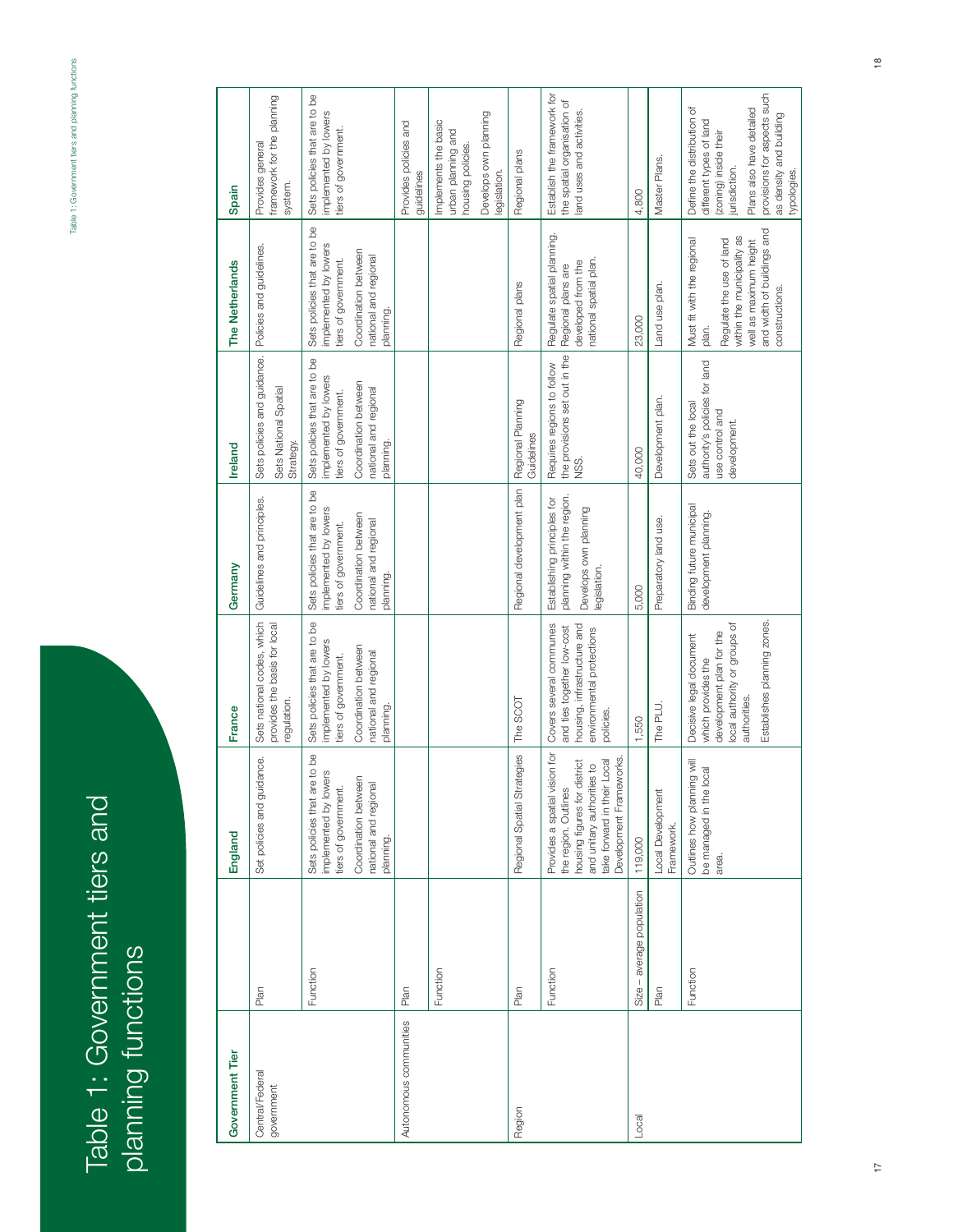#### England

#### *House Building and House Prices*

There is conclusive evidence (Wilcox, 2008) that private sector house building rates have not kept pace with house prices since 1990:

- House prices have risen nearly fourfold in 18 years;
- Private sector starts increased from 110,000 per year in the early 1990s to 150,000 per year in 2007; and
- Private sector completions have only risen from 130,000 to 160,000 over the same time period.

In the 1970s, overall house building rates were of the order of 200,000 to nearly 300,000 units per year, with councils regularly building over 100,000 properties year. The private sector was building approximately 150,000 units per year (DCLG, 2009).

The Government has set an ambitious overall target of 240,000 new homes per year by 2016 (Communities and Local Government, 2007). The National Housing and Planning Advice Unit has suggested that between 2008 and 2020, there should be a net addition to the housing stock of between 2.96m to 3.5m units (NHPAU, 2009).

Measures that have been put in place to achieve this ambitious target include enhanced targets for speeding up decision making on applications, review of planning development grant and capacity building such as the setting up of the Planning Advisory Service Team for Large Applications (ATLAS).

In addition, the National Audit Office (2008) made a set of recommendations on how to speed up planning applications for major housing developments. These included a more consistent approach over the use of pre-application discussions and greater emphasis on online consultations. It is unclear, however, at present the extent to which these practical initiatives will increase the scale of house building. These points have been reiterated by the House of Commons Public Accounts Select Committee (2009) in its report on 'speeding up the planning system for major housing developments in England'.

In order to improve the efficiency of the planning system, the Government commissioned a study on the development control system that was published in 2008 – the Killian Pretty Review (2008). It made 17 recommendations, including reducing the number of minor applications that require full planning permissions so that there is a focus on major proposals. The Government response, which was made available in spring 2009, supported many of these recommendations and it is intending to publish a consultation paper later in 2009.

#### *House Building and Planning*

The Barker Review in 2004 and the Callcutt Review in 2007 concluded that the planning system has not been responsive to market signals such as rising house and land prices. House price data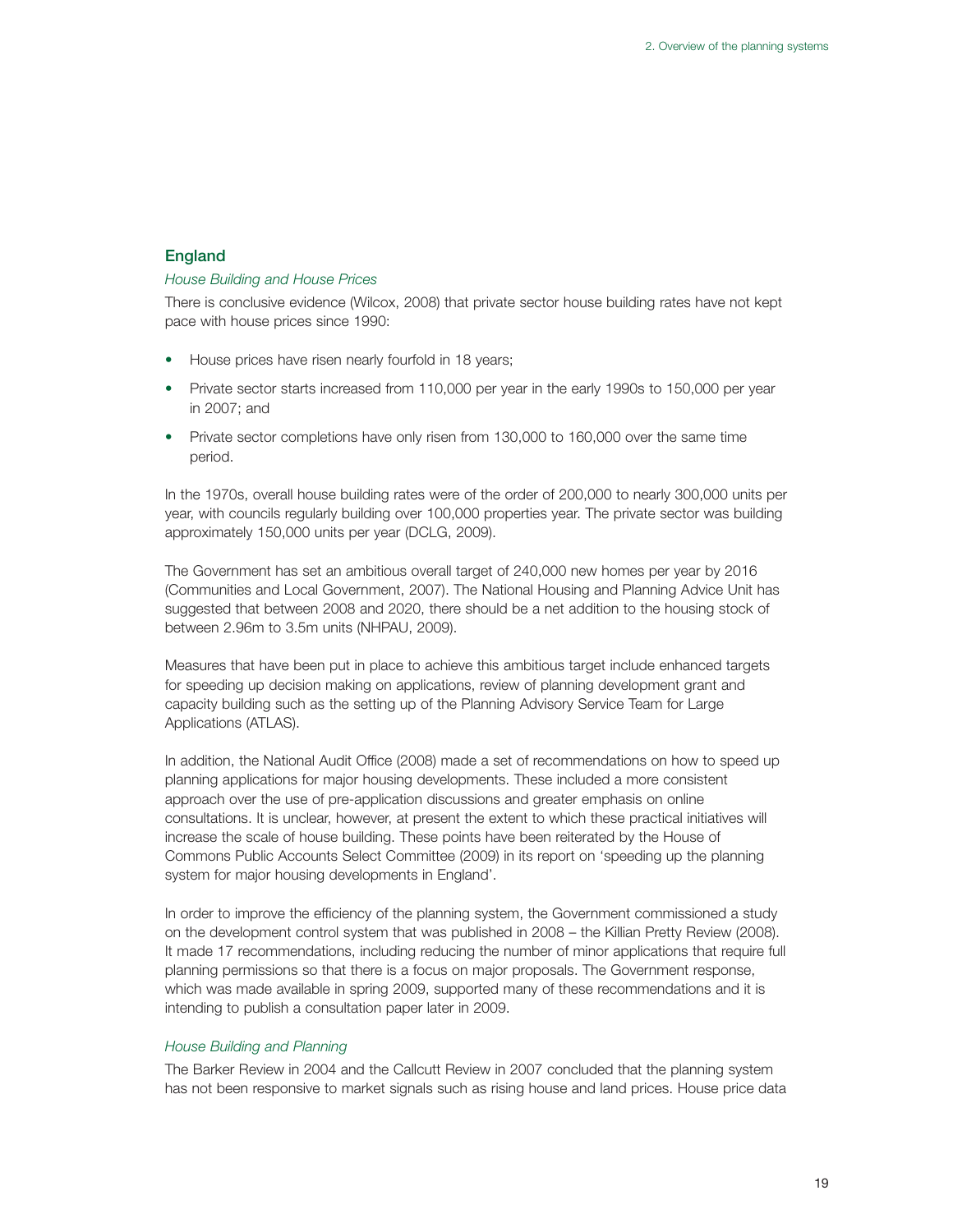has been highlighted in the previous paragraph, while according to Wilcox (2008), the average valuation of residential building land with outline planning permission increased from £0.73m per hectare in 1994 to £3.8m per hectare in 2007. It is often suggested, therefore, that the planning system has operated as a regulatory mechanism and has hindered housing provision.

#### *Planning Policies and Systems*

It is, however, important to clarify what is the role and nature of planning. It is vital to distinguish between planning policies and systems. The former refers to the principles underpinning the operation of planning, while the latter relates to the planning process.

Frequently in reviews of house building and planning, there is an implicit assumption that the role of the latter is to facilitate and support house building. It is, however, clear from Government guidance (for example, Planning Policy Statement One – PPS1) that the role is to promote sustainable communities. This involves balancing a range of competing requirements, including housing provision, protecting and enhancing the environment, supporting economic development, facilitating regeneration and empowering local communities.

The planning system or planning process is top-down, hierarchical, complex and is subject to frequent change. Currently there are three overlapping systems:

- Traditional land use planning system that was developed in the 1980s and early 1990s and essentially relies on the private sector to implement proposals in approved plans;
- Spatial planning system introduced through the Planning and Compulsory Purchase Act, 2004, with an emphasis on facilitating and co-ordinating the delivery of sustainable communities; and
- Emerging policy making and performance management system based on local sustainable community strategies, local area agreements, national indicators and local delivery vehicles (LDVs).

As Marshall (2009) indicates, the planning process, the planning system and governance are also currently affected by a number of 'external' changes. These include, firstly, governance with an emphasis on collaborative arrangements between groups of councils through city regions and multi area agreements. Secondly, there is the changing landscape of regional policy making (see below). Finally, there is the on-going debate on the balance between central and local policies. For example, are national and regional house building targets to be imposed top down or is there now relatively greater local flexibility as part of the devolution agenda?

Nevertheless, the emerging policy making and performance management system has the potential through the use of reward grants to financially encourage councils to facilitate new housing development. However, the Government announced in May 2009 that it was proposing to reduce the amount of money available for housing and planning delivery grant from 2010/11.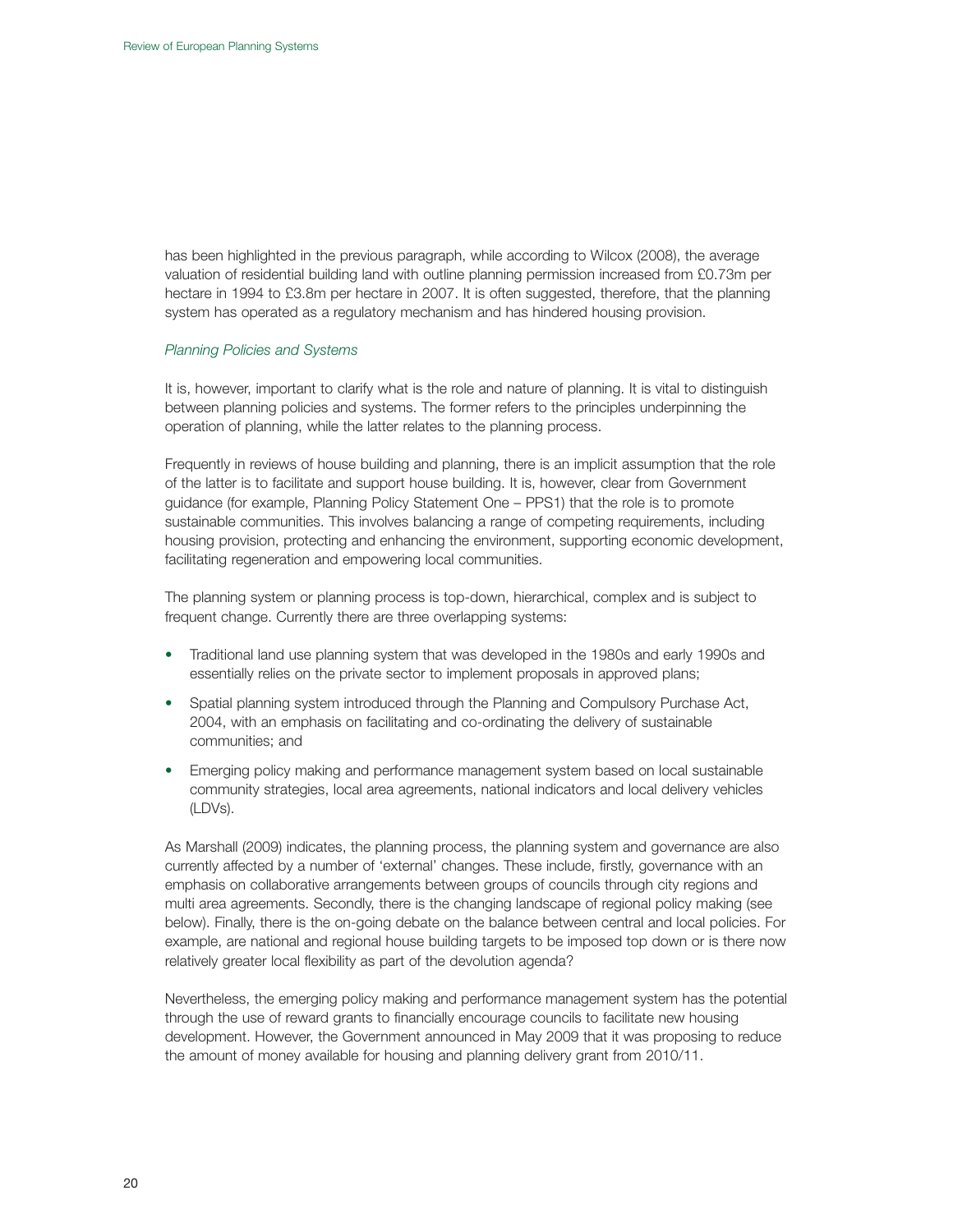There is also a significant time delay in implementing changes to the planning system. As has already been pointed out, the new spatial planning system was formally introduced in 2004. But it is unlikely that these changes will be fully implemented at a local authority level until the middle of the next decade. Yet the new system was introduced, in part, to modernise the planning process and facilitate new development as a key element of sustainable communities.

However, changes to the spatial planning system are being made before it is fully operational. For example, the Local Democracy, Economic Development and Construction Bill proposes the replacement of regional spatial strategies with a single integrated policy.

#### *Costs and Benefits for Councils and Developers of Increasing the Scale of Residential Development*

Currently, there are few financial incentives for councils to promote housing development. Indeed, facilitating new house building may result in increased revenue costs (through staffing) and infrastructure provision. There are, however, pressures from the external regulatory system run by the Audit Commission to meet housing need and demand and achieve a more balanced housing market. The new policy making framework and its links to the comprehensive area assessment system will heighten this requirement.

As the Barker Review (2004) on housing supply notes, the house building industry derives most of its profit from land. A consequence of this is relatively poor quality developments as customer requirements and design are marginalised. It is noteworthy that in spring 2009, the National Housing Federation highlighted that its housing association members were reluctant to buy empty new private property despite funding being available from the Homes and Communities Agency. Nevertheless, the Home Builders Federation pointed out that market research frequently reiterates that customers are happy with new housing built by its members. The current situation is that the Homes and Communities Agency provided funding of £350m in 2008/09 for the purchase of 9,600 unsold units. This exceeded the initial £200m announced by the Government.

More importantly, the focus is on acquiring suitable land cheaply and subsequently gaining planning permission. There is thus a strong case for providing greater certainty over land supply and planning permission, as this would focus greater attention on the scale and quality of development.

#### *Infrastructure Provision*

It is important to distinguish between 'macro' and 'micro' infrastructure. The former refers to major schemes such as new rail links, major roads and hospital provision. The Government, partly in response to the Barker Review, has introduced and enhanced strategic infrastructure provision through, for example, funding for growth areas and growth points.

Micro-scale infrastructure relates to site and off-site local provision. An especially contentious issue is the planning agreement system that centres on negotiations between planning authorities, infrastructure agencies, house builders and developers. Councils set out in their planning policies the community benefits that they seek to obtain through this system. The nature of these benefits are broad and wide ranging and extend to affordable housing provision. In essence, this is a form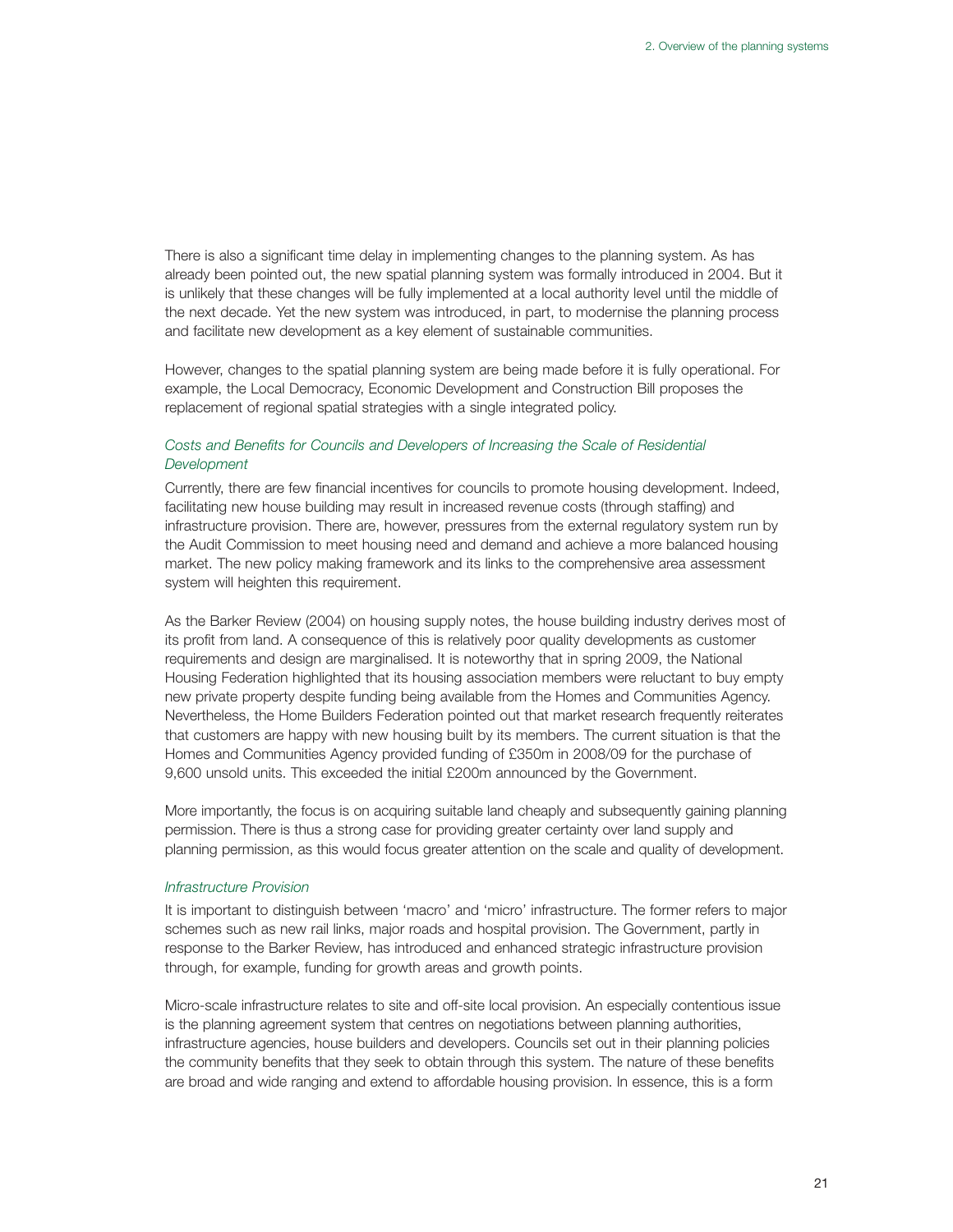of development land taxation. There are currently a number of issues with this system and they are:

- Planning agreements are time-consuming and resource intensive, i.e. there are high transaction costs;
- House builders may have purchased land (or obtained an option to purchase on a false assumption) about the level of community benefits – this will affect the viability of a scheme; and
- Developers and house builders are seeking to renegotiate (or even abandon) planning agreements because of the recession.

There is, thus, a strong case for a more straightforward and transparent approach on community benefits. The Government has recognised this issue since the end of the 1990s and various proposals have been put forward. This culminated in the inclusion of community infrastructure levies (CILs) in planning legislation in 2008. This would take form of a sum of money per property. The detailed mechanisms of its operation remain to be resolved. It is also clear that the vast majority of councils feel unable to implement this scheme during the recession. Indeed, the Government announced in its April 2009 Budget that the CIL would not be introduced until at least 2010.

#### *Delivering New Housing Supply – The Role of Local Delivery Vehicles (LDVs)*

As has already been pointed out, the Government is committed to a substantial increase in the scale of housing provision over the next decade. Much of this new provision will take place in four growth areas and a large number of smaller growth points. In addition, there has been a focus on developing a number of ecotowns – though the nature and timing of specific proposals is uncertain.

The delivery of these area-based initiatives relies principally on local delivery vehicles to enable and facilitate specific schemes. These include urban development corporations and local development companies.

At the same time, the Government's Housing Green Paper in July 2007 paid particular attention to smaller local delivery vehicles such as community land trusts and local housing companies. Although these are primarily focussed on affordable housing provision, schemes are likely to include some market provision.

These LDVs represent an interesting and important facilitating mechanism that brings together land, funding (including finance for infrastructure) and development expertise through partnership and collaboration between public and private sector agencies. In some cases, these LDVs have planning powers.

#### **France**

France is a unitary state, which over recent years has made considerable efforts to devolve competences and strengthen capacity at the regional level. It has a very different legal system to the UK, with for example national codes which provide the basis for much local regulation. The state still has a very important role, through the regional Prefect, in mediating conflicting interests in environmental planning and management. A large social sector has contributed significantly with the aid of direct subsidies to housing investment and production levels.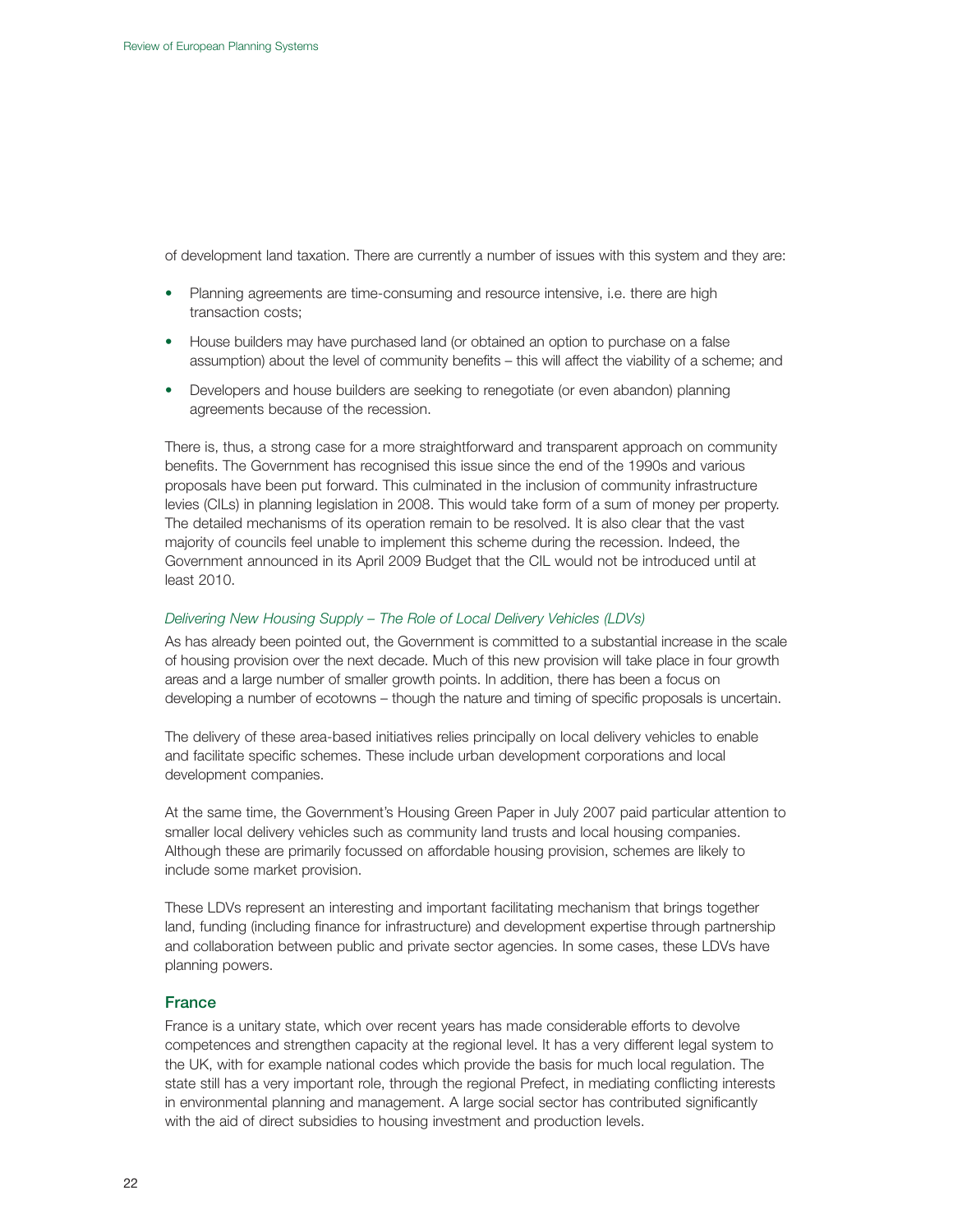A common feature of the planning systems examined is the hierarchical relationship between the various tiers of government. For example, the planning system in France is characterised by planning powers at each of the three levels of the government: the National State, the regions and the local authorities. The more centralised model in France has been said to distinguish it from less centralisation in England (Newman and Thornley, 1996). The 2003 Urban Renewal and Solidarity Act makes use of planning instruments to implement a 20 per cent affordable housing norm for both new and existing areas, accompanied by a fine/reward system for local authorities that is dependent on their compliance with the Act. There has been a focus on collaboration between local authorities on strategic issues. A planning instrument that covers several communes, the SCOT, is intended to give strategic guidance to development and ensure a balance between development and the protection of the environment. It ties together urban policies in such areas as low income housing, transportation and infrastructure provision. It is a product of intercommunal cooperation. The binding and formerly dominant local plans (PLU) now need to respond to the strategic goals set out in SCOT.

Local authorities are responsible for the decisive legal document, the PLU. However, in practice many smaller communities depend on semi-private consultancies for the development of plans or the DDE/Agences d'urbanisme which originally provided mainly services connected with checking local plans against the law. Officially, the state still authorises the final decision, and delegates this to the local authorities. They also provide the mandatory 'diagnosis' document that needs to accompany each plan or proposal. In practice, the plans often come before diagnosis.

The PLU effectively provides the development plan for a local authority (commune) or group of authorities and the general planning rules that will apply to the locality as a whole and to particular sites. The PLU establishes planning zones that divide a locality in principle into: zones where new construction is permitted, which are likely to be where there is already some development as well as infrastructure in place; future development areas where infrastructure is either available or will be available; agricultural areas where only agriculture related development may occur; and protected areas where no new construction is allowed because of the historic, ecological or environmental value of the location.

The implementation of development and land use plans depends largely on the land tenure. Local Communities have the 'droit de preemption' (preferential purchase or expropriation) to promote development if necessary. Besides PLU, both a housing (PLH, Plan Local de Herbergement) and a transport plan (PDU, Plan Déplacements Urbaines) are mandatory for local authorities.

Developers (both social and private) make detailed proposals for housing projects in a ZAC (Zone de l'amenagement concerté, this is an *urban development plan* – plan for specific zones that have been identified on the PLU). ZAC's contain the plans for urbanisation, lotification (division into individual plots for eventual use) provision of specific facilities, architectural and technical specifications, and form the basis for applications for building permission. They also need to define the requirements for public consultation and the financing of the development. ZAC's have to comply with the PLU, which prescribes the public space, densities and general typologies. If they are to divert from the PLU framework, there is a procedure for negotiation, which can only be successful if the ZAC fits the strategic guidelines of the SCOT.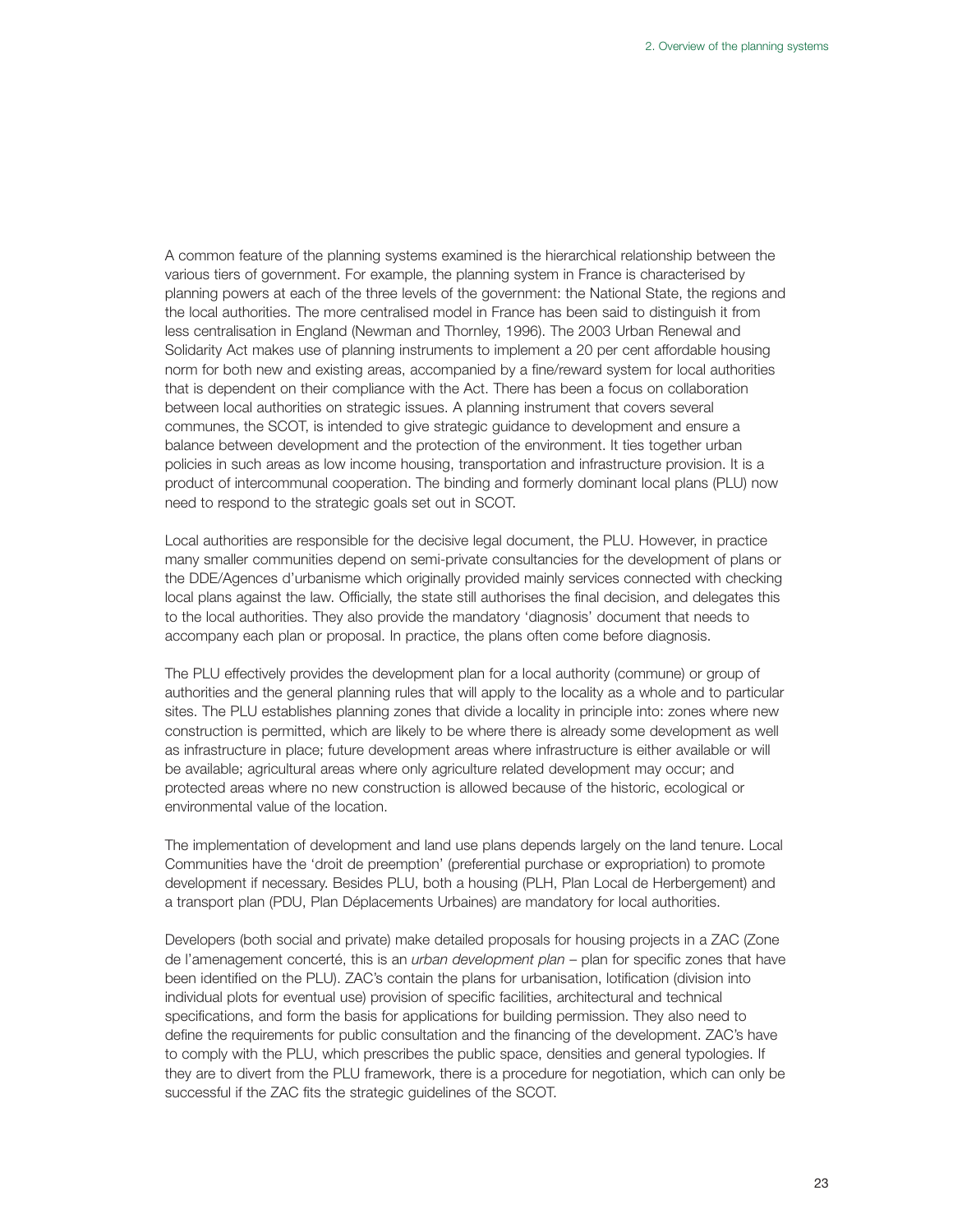Before development can begin a permit is required that is at a broad level similar to the English requirement for planning permission. It lays down in detail all the conditions surrounding the development and it will be granted if the development is in line with the ZAC and the PLU.

#### **Germany**

The German planning system is a mixture of a plan and development-led approaches. It is characterised by hierarchical planning powers among the three levels of the government: the federal state (Bund), the local states (Länder) and the local municipalities (Gemeinde). The principles of 'subsidiarity', 'municipal planning autonomy', and 'mutual influence' are the bases on which the government acts more as 'enabler' than 'provider' in housing construction. Germany has a strong ethos of environmental management and mechanisms for integrating environmental concerns into decision making such as the long standing 'landscape plans' which provide, in effect, strategic environmental assessment of other plans and programmes, and regional resource management. Federal spatial planning in Germany is limited essentially to the development of guiding principles which provide the legal basis for state spatial planning and specifications for sectoral planning. The task of federal spatial planning is to focus sectoral planning and public investment from the point of view of regional and national structural policy.

The key decisions are usually taken at the lowest political level, and a higher political level should intervene only if the subject cannot be handled or organised by the lower one. The position of local municipalities (Gemeinde), where the main spatial planning competence is located, is strong and municipal autonomy is constitutionally guaranteed. Moreover, there is a collaborative mechanism in the German planning system. On the one hand, the planning strategies from a lower planning tier have to be taken into account when devising plans and principles at a higher level, especially in planning infrastructure. On the other hand, each lower level is obliged to consider the guidelines and principles of the higher level.

The Federal Spatial Planning Act, (Raumordnungsgesetz: ROG 1965) provided a framework for the Länder to develop their own spatial planning laws to provide details at a local level. The act also provides the regulations for planning at the municipal level. Spatial plans can be prepared by the Länder and the Gemeinde. In spite of the autonomy of the Gemeinde, the Bund and Länder both guide and support specific development activities at the municipal level via financial programmes. Moreover, the Bund and Länder initiate and support discussions about spatial strategies through innovative programmes and pilot projects.

The federal state (Bund) is responsible for establishing comprehensive frameworks for spatial development of the whole country, taking account of the general conditions for different policies, for example, housing policy and subsidy systems, but it has no direct planning competences.

The local states (Länder) are responsible for spatial planning at the state and regional level, which are regulated by their own laws, including spatial development plans, design guidance and building codes (according to the regulations and frameworks of the national level). The Länder are also responsible for defining regional policies and programmes, for example, housing programmes.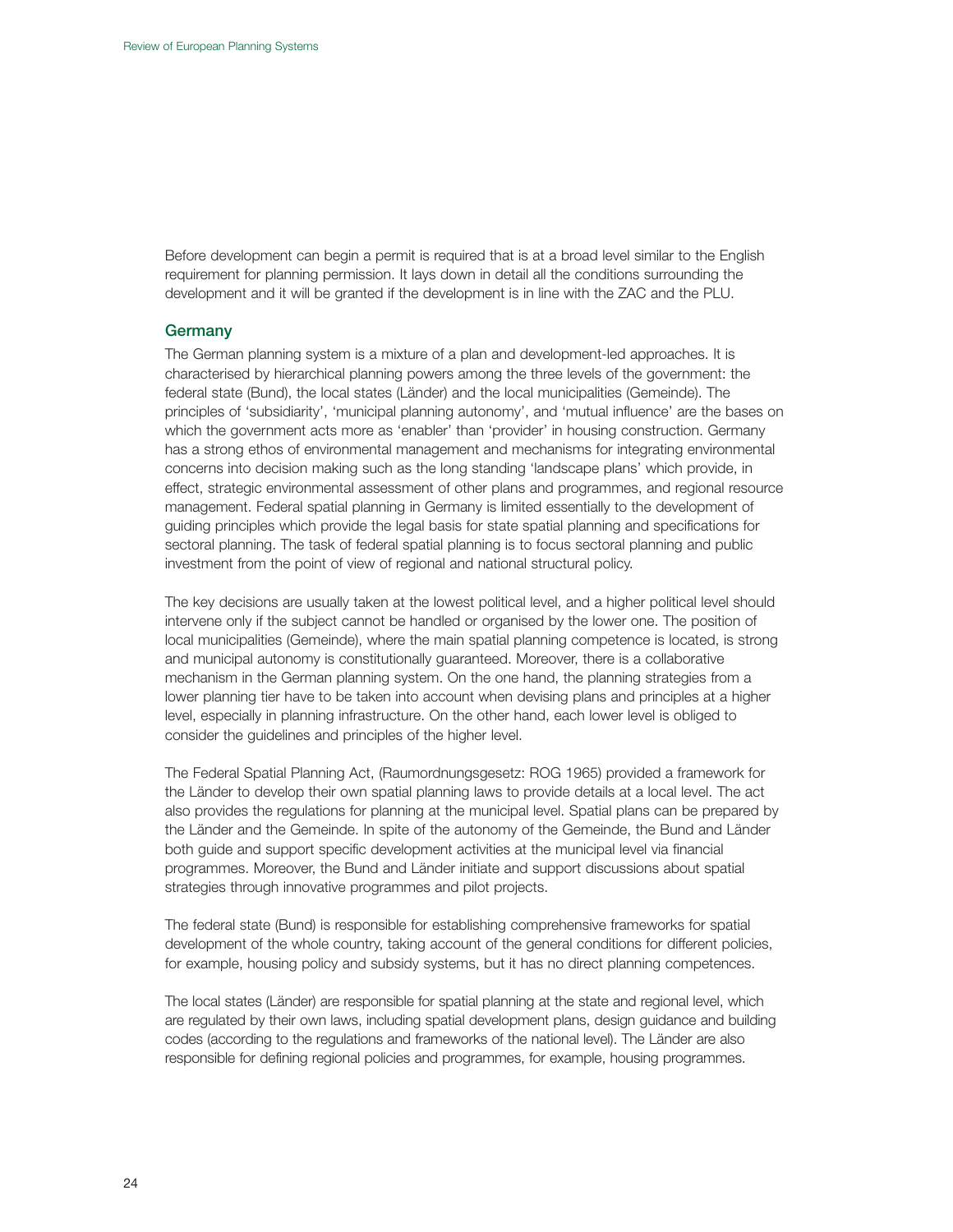The local municipalities (Gemeinde) is the main body in the planning process and follows the principles and guidelines from higher planning tiers, in combination with implementing policies (for example, housing policies) of the Bund and Länder. It prepares the local land use plans designating building land, including land for housing, and provides infrastructure for the construction.

#### Ireland

The Irish planning system is hierarchical and centralised. The Department of the Environment, Heritage and Local Government (DoEHLG) is responsible for planning legislation and policy guidance. A unique feature (within Europe) is the independent third party planning appeals system operated by An Bord Pleanála (the Planning Appeals Board). Since 1993 the Environmental Protection Agency has been responsible for decisions on major environmental issues. This means that the planning system is essentially restricted to land use functions (Bartley, 2007).

The rapid economic growth of the 1990s took place in the context of a lack of appropriate infrastructure, an absence of a national strategic spatial framework and a limited institutional and governance capacity to guide and coordinate the development. The style of spatial planning in Ireland is similar to that of the England in that it has evolved from common law and the principle of precedent. A key distinction between the English/Irish system and the rest of Europe relates to the powers given to local government: the administrative system in Ireland has a dual nature in which central government sets legal and functional constraints for local authorities and then plays a supervisory role.

There are no statutory allocations of housing units or targets. Instead there is a requirement for all Regional Planning Guidelines to follow the provisions of central government's National Spatial Strategy (NSS). In turn, each county and city development plan must have regard to the guidelines in place for the relevant region. The Development Plan sets out the local authority's policies for land use control and development. It shows the expected sole or primary use for particular areas. There is a requirement for public participation in these plans which much be renewed every six years. Local authorities in Ireland take account of housing demand and plan for appropriate provision that is line with national policy and regional guidance.

The current system, which was initially based heavily on the English planning system, dates from the Local Government (Planning and Development) Act, 1963, in which local authorities were designated as planning authorities but also charged with the responsibility for facilitating development. The large body of legislation since 1963 was consolidated and updated in the Planning and Development Act, 2000. This confirms the hierarchical system within the context of the NSS and regional planning. The NSS, which was set out in 2002, is the responsibility of central government (the DoEHLG); regional guidelines are prepared by the eight regional authorities and development plans and local plans are prepared by the eighty-eight local authorities. In Ireland the local authority functions are separated into reserved (political policy) and executive (management functions). Reserved functions are the responsibility of elected representatives and executive functions are performed by the City or County Manager. The adoption of a Development Plan is a reserved function but decisions on individual applications are an executive function.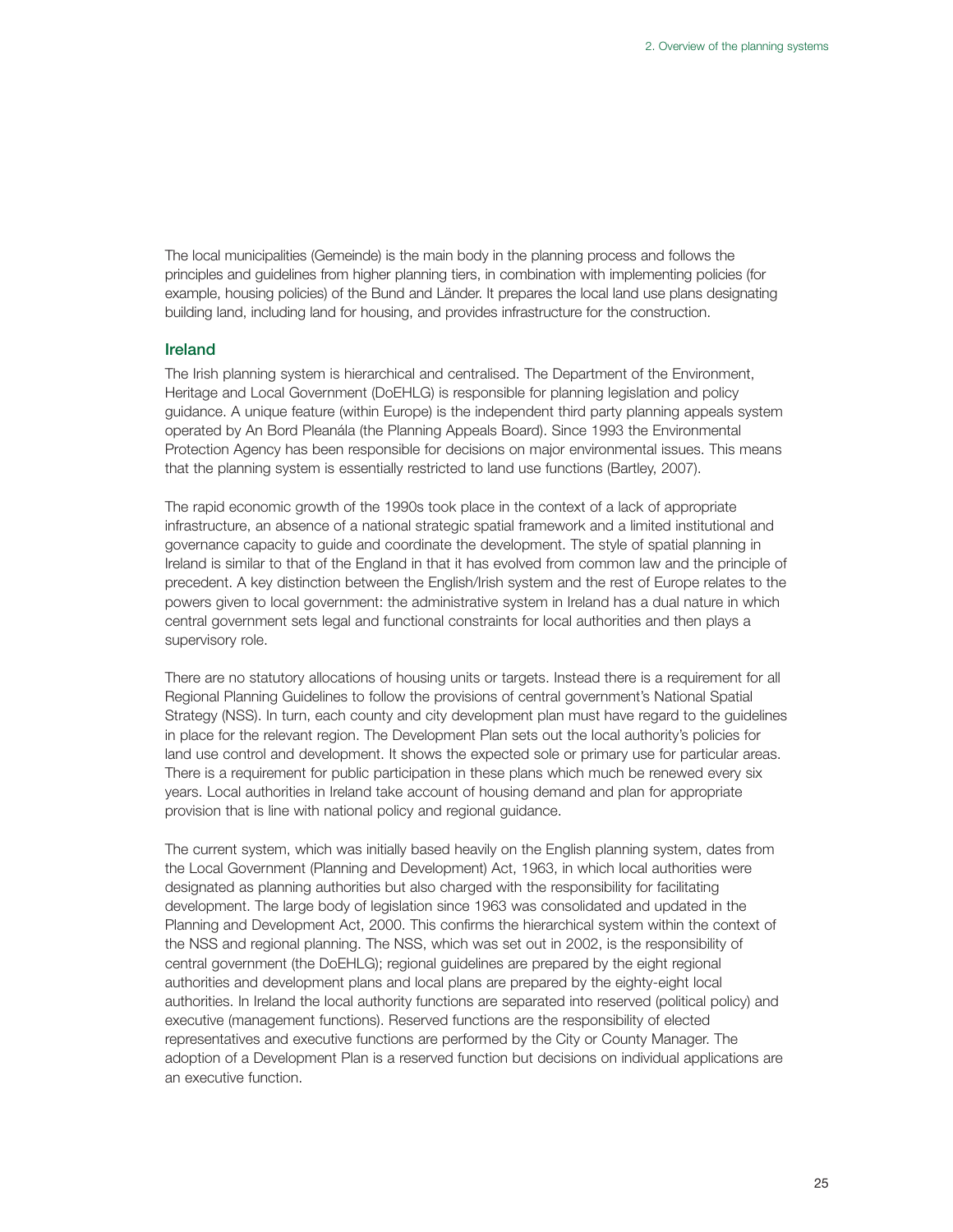The Development Plan sets out the local authority's policies for land use control and development. It shows the expected sole or primary use for particular areas. Local Area Plans have been a statutory requirement since 2000 and set out detailed policies, which must be consistent with the Development Plan, for specific localities. All development proposals require planning permission which means they will be vetted to ensure that they are consistent with the Development Plan. This development control function is exercised by local authorities who also have a duty of enforcement. They therefore have to police development to ensure that actions are in accord with permissions and they have to take actions against those who do not observe planning requirements.

It has been argued that local authorities can be active entrepreneurial agents with a strong emphasis on development. Most local authorities in Ireland now have separate development departments, which operate alongside and often in conflict with the planning department (Bartley, 2007).

There are two other notable elements of the planning system:

- one is the potential to designate Strategic Development Zones (SDZ). Planning applications in SDZ cases are quite straightforward once a master plan has been formally approved. The most famous of these is the Adamstown SDZ, a new settlement close to Dublin in which large scale residential development, with mixes of densities and tenures, was carried out on a phased basis, timed to the delivery of services such as a rail station, schools and other services.
- s another is the Dublin Docklands Development Authority Act, 1997 which allows for simplified planning processes for delivery of commercial (mainly), housing and other development in the designated Dublin Docklands areas.

#### The Netherlands

The Netherlands is a decentralised unitary state with a well integrated environmental planning system with a strong ethos of environmental protection and land conservation. Of particular interest are the mechanisms of vertical and horizontal integration amongst jurisdictions and 'planning sectors'. Recent developments suggest that tensions are growing amongst the sectors, especially environment, land use planning and economic development with each national ministry preparing their own plans. There is also a slight weakening of the dominance of the public sector in determining spatial development patterns and more market oriented approaches.

Dutch land use planning has been top down with central government setting policy that is to be implemented by lower tiers of government. Policy has been highly prescriptive as to where development should occur. Preventing development in rural areas has been central to spatial planning policy and the preservation of open space is assumed to be a measure of the effectiveness of the Dutch planning system. The key legal document in the land use planning process is the land use plan (bestemmingsplan) that is produced by the municipalities. A building permit (bouwvergunning) may only be granted for proposed development that conforms to the plan.

There have been strong links between planning and housing policies. National spatial policy is to be interpreted and implemented by provincial and municipal authorities. Every few years there is a new 'Spatial Memorandum' that sets out the national policy. After the Second World War the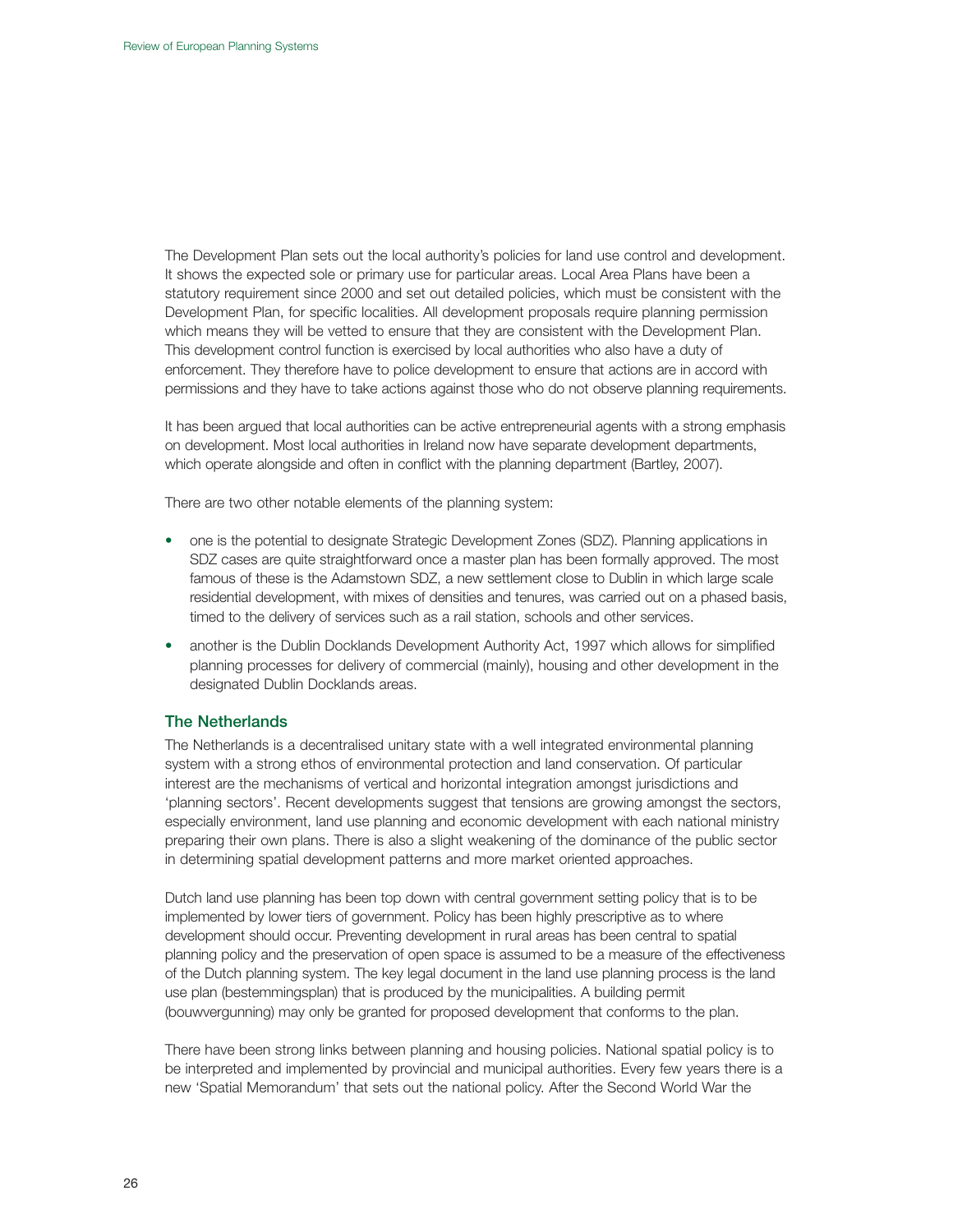government opted for strong spatial planning supported and reinforced by a comprehensive housing policy with one ministry responsible for both housing policy and spatial planning (Priemus, 1998). The alliance between planning and housing policies became extremely close and by subsidising most housing projects, the national government in the past exerted a strong influence over the production and location of dwellings (Faludi and van der Valk, 1994). It has been estimated that about 95 per cent of housing production was subsidised in the 1950s (van der Schaar, 1987).

In the 1950s and 1960s preventing development in rural areas was central to spatial planning policy and it continues to be the case that, "The preservation of open space is seen as a kind of litmus test for the effectiveness of the Dutch planning system in general" and there are tight restrictions on the urbanisation of the countryside (Zonneveld, 2007, p658). Planning is still strongly influenced by The First Spatial Planning Report of 1960 which set out the concept of concentrating development in the Randstad, the ring of towns that includes Amsterdam, The Hague, Rotterdam and Utrecht, with green buffer zones between the cities and an open 'Green Heart' (Groene Haart policy) in the centre of the ring where development would be avoided. In the 1970s growth centres to promote 'concentrated deconcentration' were established.

It is clear that "land use regulation has always been restrictive, at least at certain locations, while showing a tendency to direct people towards other locations, deemed more desirable from a social point of view" (Vermeulen and Rouwendal, 2007, p.20). A key measure was the Spatial Planning Act of 1965 which remains, with various amendments, the cornerstone of the planning system. Through this legislation provinces and municipal authorities were expected to take account of national spatial policy and although central government has strong powers of enforcement, lower tiers of government were granted a degree of autonomy in interpreting national policy principles. The national government provides rough guidelines, which are translated to a lower scale at the provincial level, and finalised by municipalities. Municipal zoning plans determine in detail the use for each plot (Vermeulen and Rouwendal, 2007).

The relationships between the powers and responsibilities of the various tiers of government have changed since June 2008.

#### *Before June 2008*

- Provinces had to approve land use plans (bestemmingsplannen);
- Municipalities had the power to produce land use plans; and
- There were different strategic (non-binding) policy documents at the different levels of government (national government (*planologische kernbeslissing*), province (*streekplan*) and municipality (*structuurplan*)).

#### *Since June 2008*

• Provinces do not approve land use plans, but provinces and the national government are entitled to give directions to municipalities;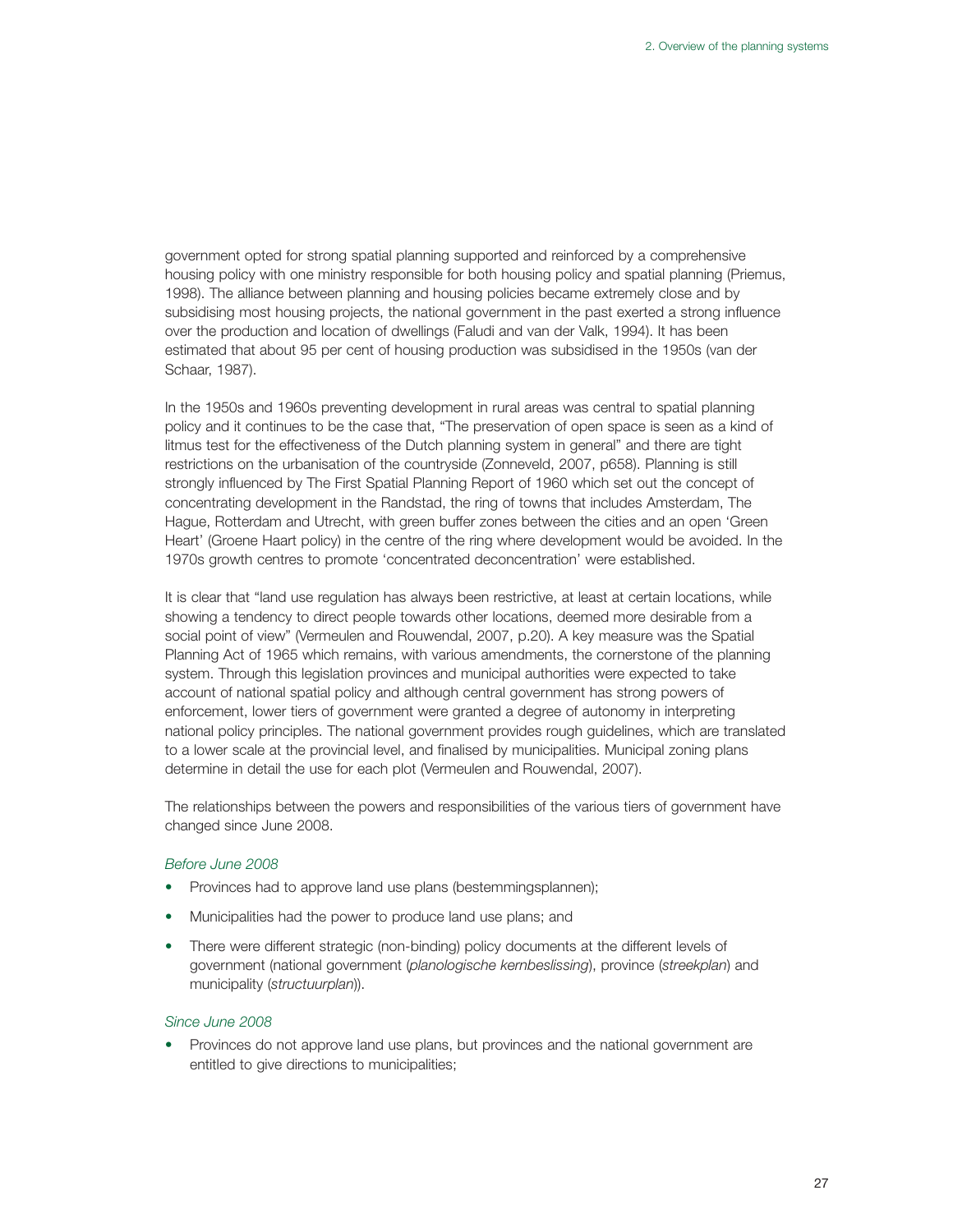- National government and provinces are also entitled to produce land use plans (when they consider themselves responsible for the development of an area); and
- The strategic (non-binding) policy documents at the different levels are replaced by the so-called 'structuurvisie'. The 'structuurvisie' is the basis for the land use plans.

#### Spain

Two main principles underpin the planning system in Spain. The first and foremost is the right to housing. The constitution states that all Spaniards have the right to enjoy decent and adequate housing and public authorities have to promote the necessary conditions and establish appropriate standards in order to make this right effective, regulating land use in accordance with the general interest in order to prevent speculation. The second fundamental principle is equity in the distribution of benefits and costs resulting from development activities. The Constitution states that the community shall have a share (from 5 per cent to 15 per cent depending on the detailed circumstances) of the benefits accruing from town-planning.

The Spanish State is divided into three lower levels of government: Autonomous Communities; provinces; and municipalities. Urban planning is a competence of Autonomous Communities and local governments. The State provides the general framework for the planning system. Autonomous Communities may pass their own legislation within this framework, while local governments produce the detailed local plans. State agencies prepare sector-related plans on, for example, roads, ports, agriculture, and water. Regional plans establish the framework for the spatial organisation of land uses and activities; while the municipal plans make decisions on more detailed aspects of urban development (Franchini, 2008).

Planning follows a hierarchical structure of successive plans. Land classification is the main planning technique. Land is divided into three types: urban, developable, and rural (nondevelopable) land. Local authorities are in charge of this zoning process. Autonomous Communities are in charge of implementing the basic urban planning and housing policies, and should incorporate the contents of the State's sectoral laws and regulations into their own policies, financing schemes and regulations. Most planning decisions are made at the local level, following the policy guidelines established at State and regional level.

Local governments elaborate and adopt Master Plans, which define the distribution of different types of land (zoning) inside their jurisdiction. These plans also have detailed provisions for aspects such as density, building typologies, environmental protection, sustainability and historic conservation. Besides the control of urban development and granting planning and building permits, local authorities can also promote social housing in their locality, allocate funds for the promotion of rental housing and encourage the renovation .of housing in old historical centres.

#### Land use planning systems and land supply systems

Land use planning systems are not the same as land supply systems. It is important to note that in contrast to England, in the Netherlands, Germany, France and to a lesser extent, Spain, it is possible to discern a land supply system that is driven by public policy. In each country local authorities play important roles in either assembling land for development or promoting schemes that support the supply of serviced land for residential development.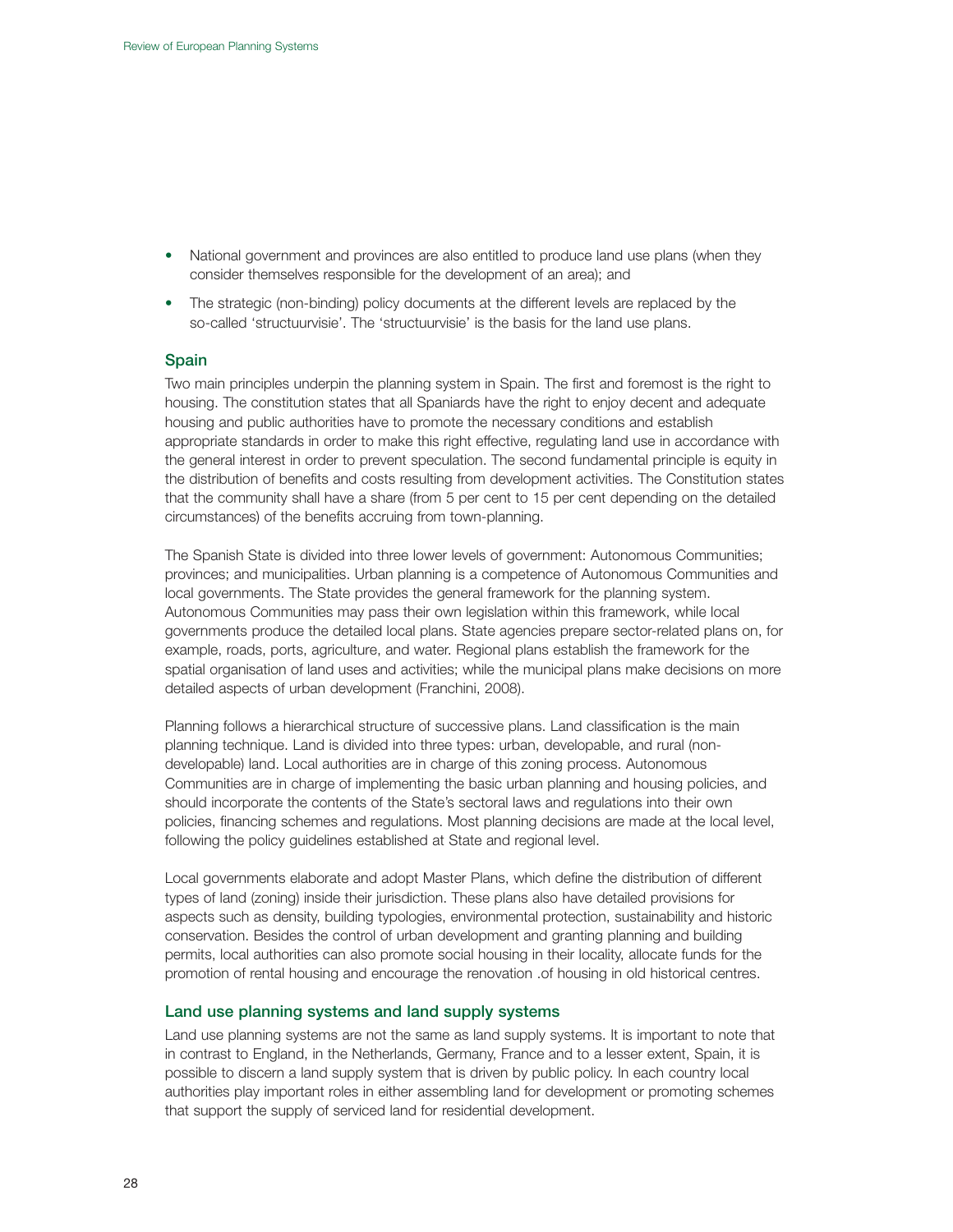It has been argued that in contrast to other countries the planning system in England cannot make land available, it can only allocate land. This is true despite the requirement, reinforced by Planning Policy Statement 3 in 2006, that English authorities ensure that an adequate supply of land for housing has been identified (Barker, 2008). The important distinctions here are between identification, allocation and actual supply. The latter means that the land is ready to be part of the development process and developers are ready to develop that land. An important aspect of this is land assembly.

The land assembly and land supply processes in the Netherlands, Germany and France are very different from the English approach in the ways that they deliver land to the market. Under the traditional land development process in the Netherlands the municipality takes responsibility for acquiring land, putting the infrastructure in place and supplying it to the house builder. In Germany municipalities have played important roles in land assembly, particularly in cases of multiple ownership where a form of pooling of development rights has been important in facilitating development on complex brownfield sites (Oxley, 2004). In both the Netherlands and Germany local government are expected to ensure sufficient supplies of land for development (Cheshire, 2008). In France the municipality has taken a strong role in promoting land supply and development in urban areas through its participation in the detail of ZAC arrangements (see above). In other locations, especially the urban fringe, the process of *lotissement* has been important. This is a means of providing serviced building plots to private households or developers for individual development. This process is responsible for around a quarter of all housing plots each year. The lotissement is promoted by specialist private, but regulated, companies. They are short term holders of land who are in effect intermediaries between the initial owners and the developers and final users of the land (Golland and Oxley, 2004). In Spain, as stated above, private developers have to give five to fifteen per cent of their land when it is rezoned for development to the municipality. The municipality can then supply this at sub-market prices for subsidised housing development (Ball, 2009).

Proactive land supply policies are particularly important in Germany and some further comments on the system here demonstrate the significance of the distinction between land use planning and land supply mechanisms. Most Länder have established a semi-public development agency, a LEG (Landesentwick-Lungsgesellschaft: state development company), which is a major actor in urban redevelopment and renewal. It is owned by the state, but operates independently on a commercial basis as a developer. It works in close cooperation with the local authorities by acquiring land, planning and providing infrastructure, developing schemes for housing, managing the completed developments and selling the developed land or completed buildings to investors.

Some local authorities (Gemeinden) leave land policy entirely to market forces, while others operate a policy of long-term land banking to maintain land supply for commercial and industrial uses. However, many Gemeinden operate housing programmes on municipally-owned sites to provide reasonable-cost housing, because of the high cost of land in urban areas. The Gemeinde can formally designate urban development zones, usually greenfield sites or large derelict sites, to develop areas of land for housing. The Gemeinde are then able to purchase all plots of land included for new development and for promotion of social housing on building land at relatively low prices. Compulsory purchase will be used if necessary. The landowners who guarantee to